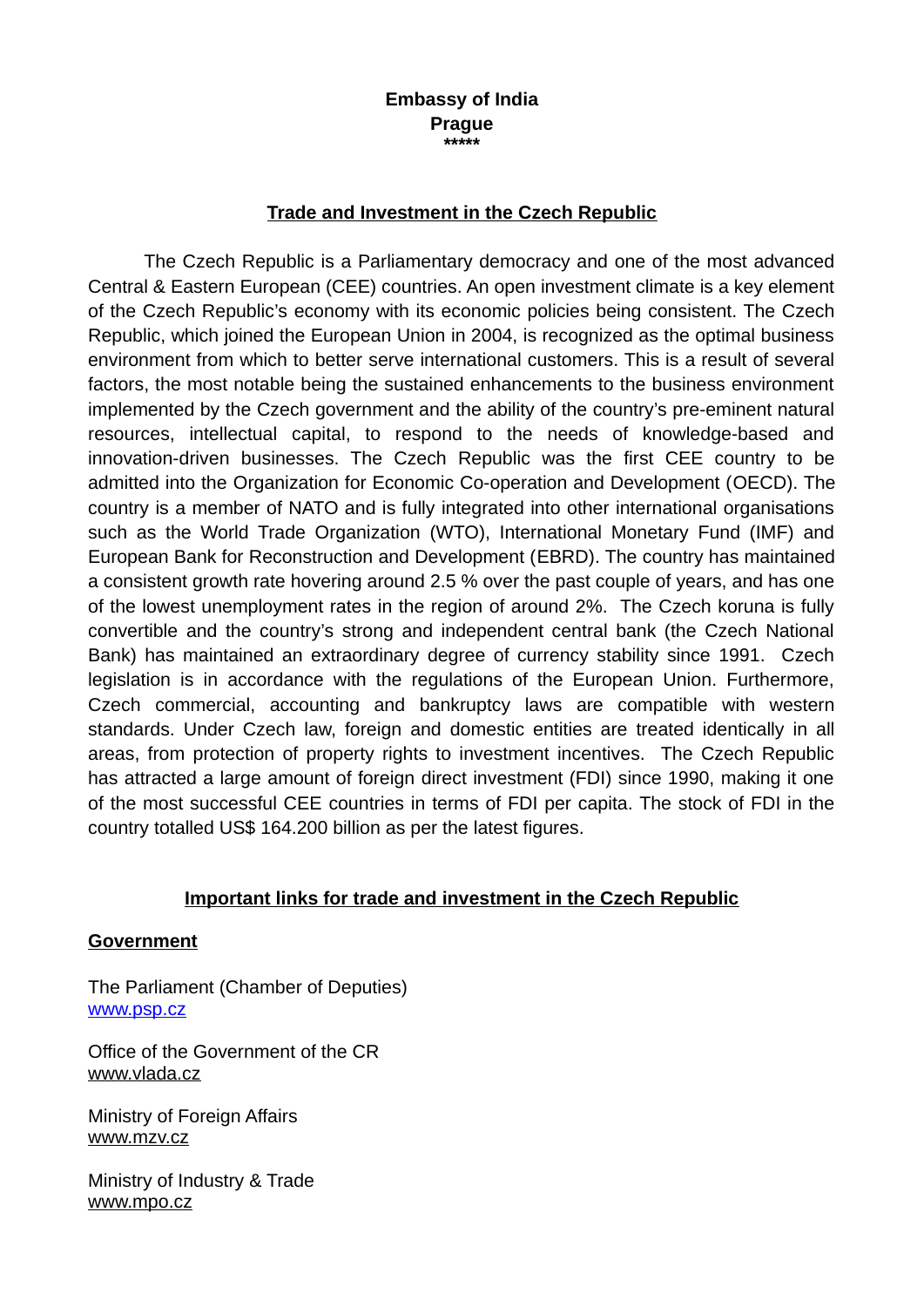Ministry of Finance [www.mfcr.cz](http://www.mfcr.cz/)

General Directorate of Customs [www.cs.mfcr.cz](http://www.cs.mfcr.cz/)

Ministry of Defence [www.army.cz](http://www.army.cz/)

Ministry of Justice [www.justice.cz](http://www.justice.cz/)

Ministry of Transport [www.mdcr.cz](http://www.mdcr.cz/)

Ministry of Regional Development [www.mmr.cz](http://www.mmr.cz/)

Czech Tourism [www.czechtourism.cz](https://www.czechtourism.cz/)

Ministry of Labour & Social Affairs [www.mpsv.cz](http://www.mpsv.cz/)

### **Trade Promotion**

Czech Trade (Czech Trade Promotion Agency) [www.czechtrade.cz](http://www.czechtrade.cz/)

CzechInvest (Business and Investment Development Agency) [www.czechinvest.org](http://www.czechinvest.org/)

Export Guarantee and Insurance Corporation (EGAP) [www.egap.cz](http://www.egap.cz/)

Czech National Bank [www.cnb.cz/cs/](http://www.cnb.cz/cs/)

Export Bank [www.ceb.cz](http://www.ceb.cz/)

Database of Czech Exporters [exporters.czechtrade.cz/en/](https://exporters.czechtrade.cz/en/)

## **Tenders in the Czech Republic can be accessed at:**

| Ministry of Agriculture | - https://zakazky.eagri.cz/profile display 2.html                              |
|-------------------------|--------------------------------------------------------------------------------|
| Ministry of Transport   | - https://tenderarena.cz/#/dodavatel/seznam-profilu-zadavatelu/detail/Z0001400 |
| Ministry of Environment | - https://ezak.mzp.cz/profile_display_2.html                                   |
| Ministry of Health      | - https://tenderarena.cz/#/dodavatel/seznam-profilu-zadavatelu/detail/Z0001163 |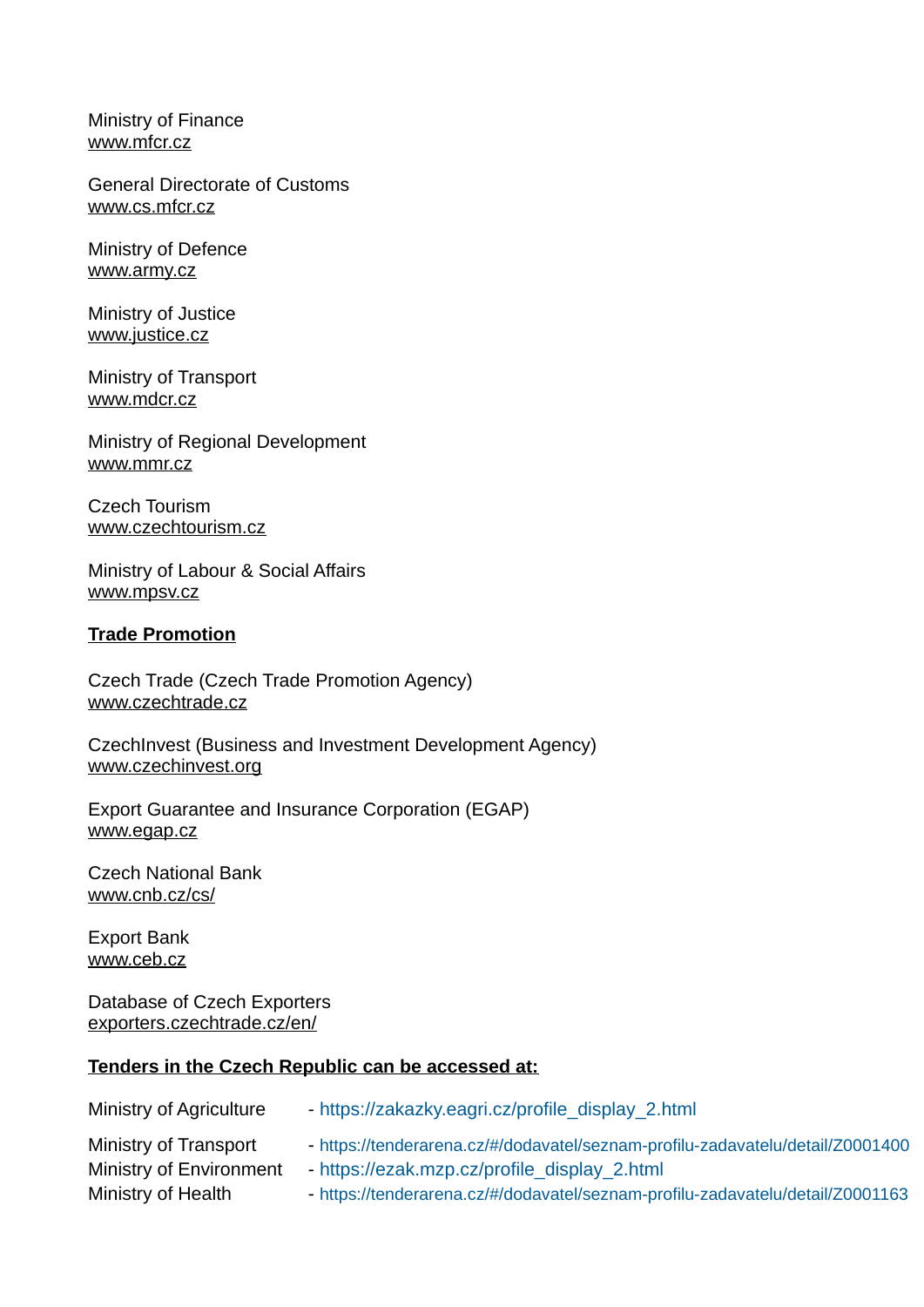| Ministry of Industry and Trade           | $\sim$ 100 $\mu$ | https://tenderarena.cz/#/profil/Mpo |
|------------------------------------------|------------------|-------------------------------------|
| Ministry of Defence                      | $\sim 100$       | https://tenderarena.cz/#/profil/MO  |
| Database of public procurements,         |                  |                                     |
| the largest database of public tenders - |                  | https://www.verejna-soutez.cz/      |
| Indian Trade Portal                      | $\sim$ 100 $\mu$ | https://www.indiantradeportal.in/   |

## **Prominent Chambers & Associations**

Chamber of Commerce of the Czech Republic [www.komora.cz](http://www.komora.cz/)

Confederation of Industry of the Czech Republic [www.spcr.cz](http://www.spcr.cz/)

Czech Agrarian Chamber [www.akcr.cz](http://www.akcr.cz/)

Association of Small and Medium Sized Enterprises (AMSP ČR) [www.amsp.cz](http://amsp.cz/?lang=en)

Automotive Industry Association (SAP, Sdružení automobilového průmyslu) [www.autosap.cz](http://www.autosap.cz/)

The Automotive Parts and Garage Equipment Importers and Producers Association [www.sisa.cz](http://www.sisa.cz/)

Electrical and Electronic Association of the Czech Republic [www.electroindustry.cz](http://www.electroindustry.cz/)

Association of Chemical Industry of the Czech Republic [www.schp.cz](http://www.electroindustry.cz/)

State Institute for Drug Control [www.sukl.cz](http://www.electroindustry.cz/)

Czech Association of Pharmaceutical Companies [www.caff.eu](http://www.electroindustry.cz/)

Czech Chamber of Pharmacists [www.lekarnici.cz](http://www.lekarnici.cz/)

Association of Textile, Apparel and Leather Industry (ATOK, Asociace textilního-oděvníhokožedělnéhoprůmyslu) [www.atok.cz](http://www.atok.cz/)

Czech Footwear and Leather Association [www.coka.cz](http://www.coka.cz/)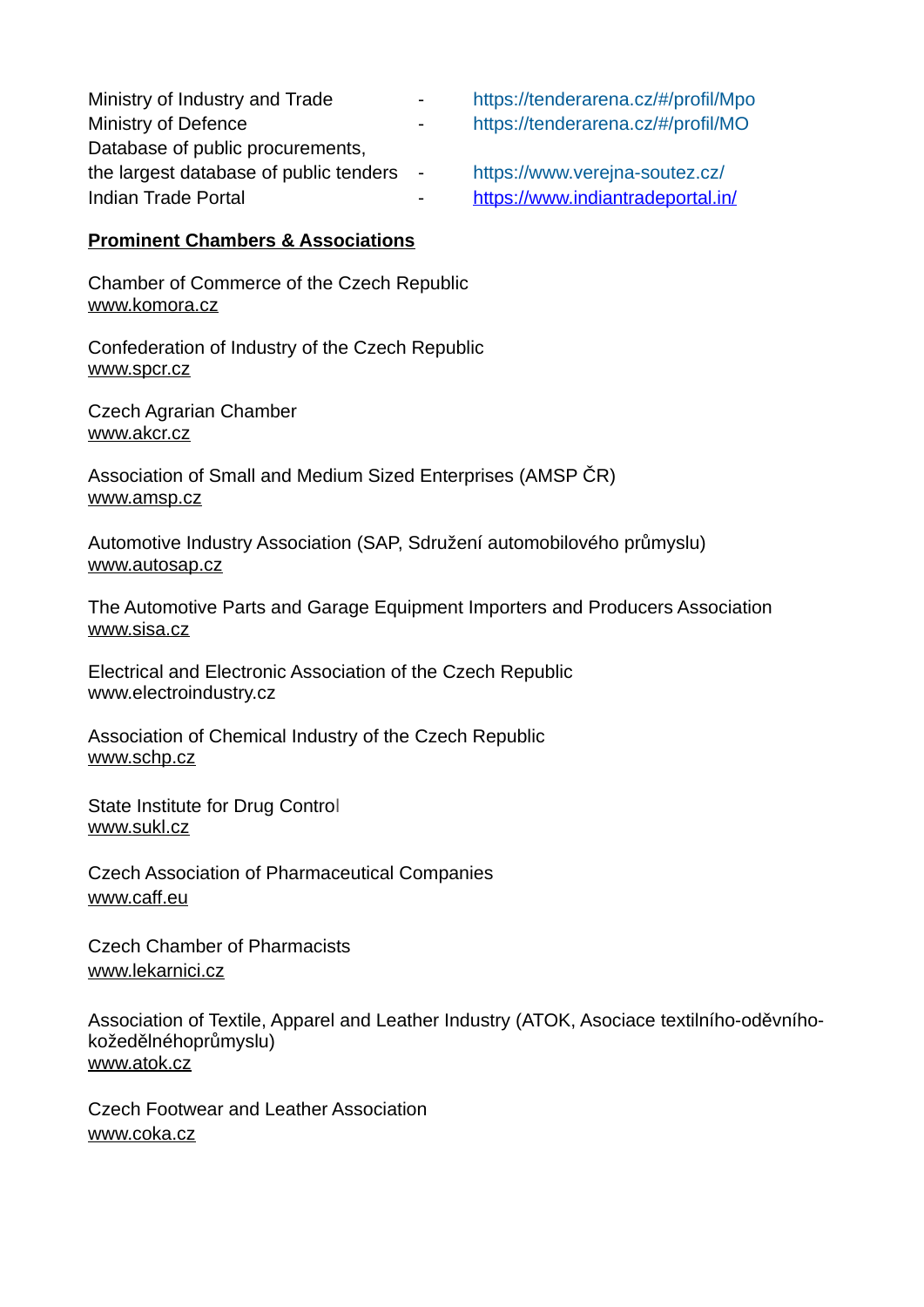Czech Beer and Malt Association [www.cspas.cz](http://www.electroindustry.cz/)

Union of Czech Spirit Producers [www.stock.cz](http://www.stock.cz/)

Agricultural and Forestry Machinery Association [www.zetis.cz](http://www.electroindustry.cz/)

Road Contractors Association [www.sdruzeni-silnice.cz](https://www.sdruzeni-silnice.cz/en-GB/)

Association of Engineering Technology – SST [www.sst.cz/cs](http://www.sst.cz/cs)

Foundry Association [www.svazslevaren.cz](https://www.svazslevaren.cz/cs/)

Czech Constructional Steelwork Association [www.caok.cz/en/](http://www.caok.cz/en/)

Steel Union [www.ocelarskaunie.cz](https://www.ocelarskaunie.cz/?lang=en)

Mining Union [www.tezebni-unie.cz](http://www.tezebni-unie.cz/)

Plastics Cluster [www.plastr.cz/en/](http://www.plastr.cz/en/)

Czech Marketing Association [www.cms-cma.cz](http://www.cms-cma.cz/)

Association of Forwarding and Logistics of the Czech Republic [www.svazspedice.cz](http://www.svazspedice.cz/)

Czech Association of Telecommunication [www.catel.cz](http://www.catel.cz/)

Packaging Association (SYBA) [www.syba.cz](http://www.syba.cz/)

Association of the Glass and Ceramic Industry of the Czech Republic [www.askpcr.cz](http://www.askpcr.cz/)

Association of Travel Agencies [www.ackcr.cz](http://www.ackcr.cz/)

Association of the Czech Pulp and Paper Industry [www.acpp.cz](http://www.ackcr.cz/)